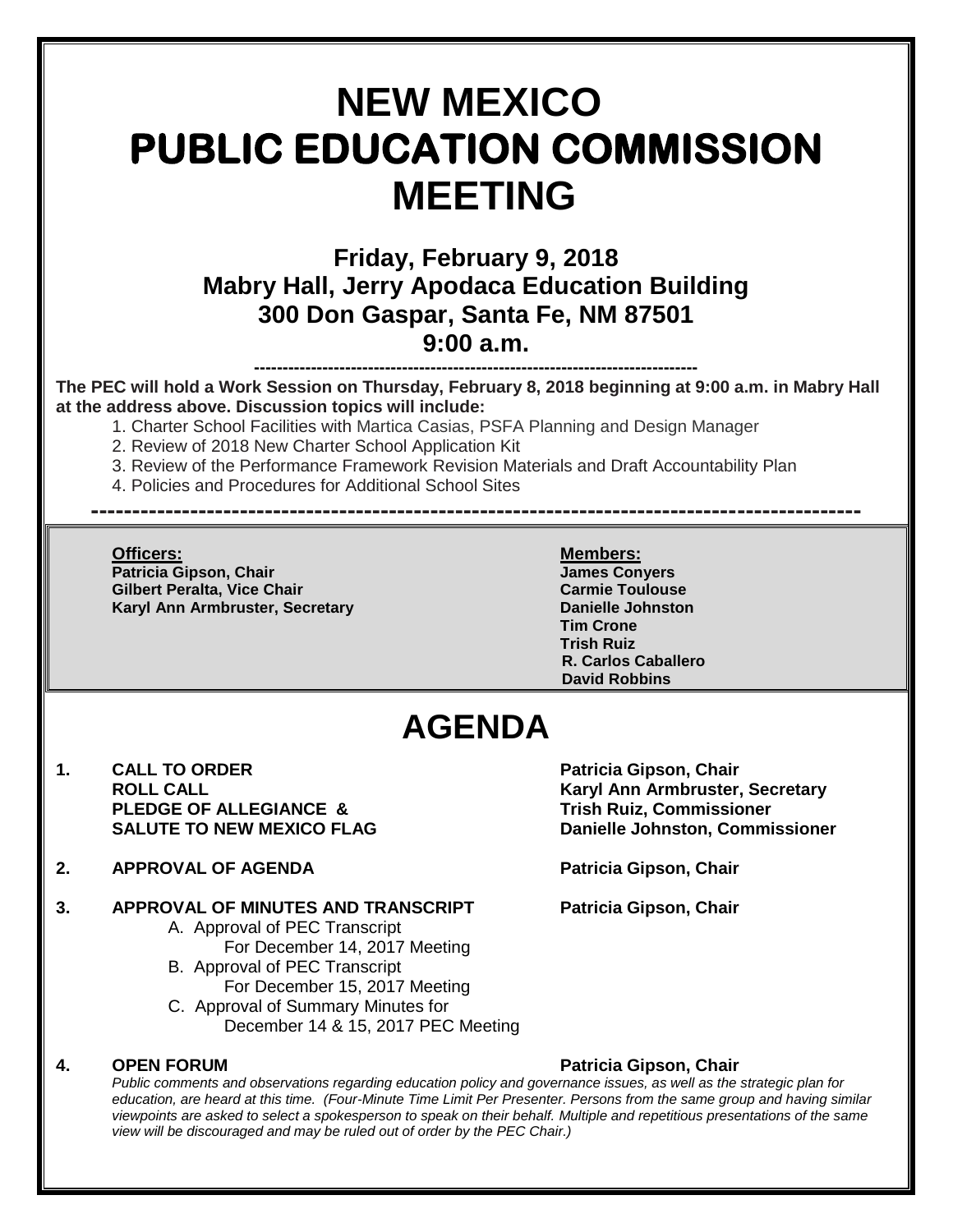| 5.  | <b>ELECTION OF 2018 PEC OFFICERS</b>                                                                                                                                                                                                              | Patricia Gipson, Chair                                             |
|-----|---------------------------------------------------------------------------------------------------------------------------------------------------------------------------------------------------------------------------------------------------|--------------------------------------------------------------------|
| 6.  | <b>DISCUSSION AND APPROVAL OF OUTCOME FOR</b><br>THE 2016-2017 CARL PERKINS CONSOLIDATED<br><b>ANNUAL REPORT</b>                                                                                                                                  | Dr. Elaine Perea, Director<br><b>PED College and Career Bureau</b> |
| 7.  | <b>DISCUSSION AND POSSIBLE ACTION ON</b><br><b>CHARTER SCHOOL AMENDMENTS</b><br>A. Taos Integrated School for the Arts                                                                                                                            | <b>Katie Poulos, Director</b><br><b>Charter School Division</b>    |
| 8.  | <b>REPORT FROM OPTIONS FOR PARENTS &amp; THE</b><br><b>CHARTER SCHOOL DIVISION</b>                                                                                                                                                                | <b>Katie Poulos, Director</b><br><b>Charter School Division</b>    |
| 9.  | <b>CAP FOR FINANCIAL CONCERNS</b><br>A. Roots and Wings Community School<br>B. Sandoval Academy of Bilingual Education (SABE)<br>C. Cariños de los Niños Charter School                                                                           | <b>Katie Poulos, Director</b>                                      |
| 10. | <b>DISCUSSION AND POSSIBLE ACTION ON</b><br><b>ACADEMIC IMPROVEMENT PLANS</b>                                                                                                                                                                     | <b>Katie Poulos, Director</b><br><b>Charter School Division</b>    |
| 11. | <b>DISCUSSION AND POSSIBLE ACTION ON</b><br><b>CARIÑOS DE LOS NIÑOS CHARTER SCHOOL</b>                                                                                                                                                            | Katie Poulos, Director,<br><b>Charter School Division</b>          |
| 12. | <b>DISCUSSION AND POSSIBLE ACTION ON</b><br>THE 2018 NEW CHARTER SCHOOL<br><b>APPLICATION KIT</b>                                                                                                                                                 | Katie Poulos, Director,<br><b>Charter School Division</b>          |
| 13. | <b>GOVERNANCE REPORTING CONCERNS</b><br><b>AND NON-COMPLIANCE</b>                                                                                                                                                                                 | <b>Katie Poulos, Director</b><br><b>Charter School Division</b>    |
| 14. | DISCUSSION AND POSSIBLE ACTION ON<br>POLICIES AND PROCEDURES FOR ADDING<br>A SCHOOL SITE                                                                                                                                                          | Patricia Gipson, Chair                                             |
| 15. | <b>DISCUSSION AND POSSIBLE ACTION ON</b><br><b>CHANGES TO GOVERNANCE BOARD POLICY</b>                                                                                                                                                             | Patricia Gipson, Chair                                             |
| 16. | <b>REPORT FROM THE CHAIR</b><br>A. PEC Committee/Liaison Responsibilities<br>B. PEC Policy & Procedure Review<br>C. Update on RFP for PEC Attorney<br>D. Update from New Mexico Charter Coalition<br>E. Update from New Mexico School Board Assn. | Patricia Gipson, Chair                                             |
| 17. | <b>PEC COMMENTS</b>                                                                                                                                                                                                                               | Patricia Gipson, Chair                                             |
| 18. | <b>EXECUTIVE SESSION: DISCUSSION OF PENDING</b><br>LITIGATION, RIO RANCHO PUBLIC SCHOOLS VS<br>PEC & PED PURSUANT TO NMSA 1978,<br><b>SECTION 10-15-1(H)(7)</b>                                                                                   | Patricia Gipson, Chair                                             |